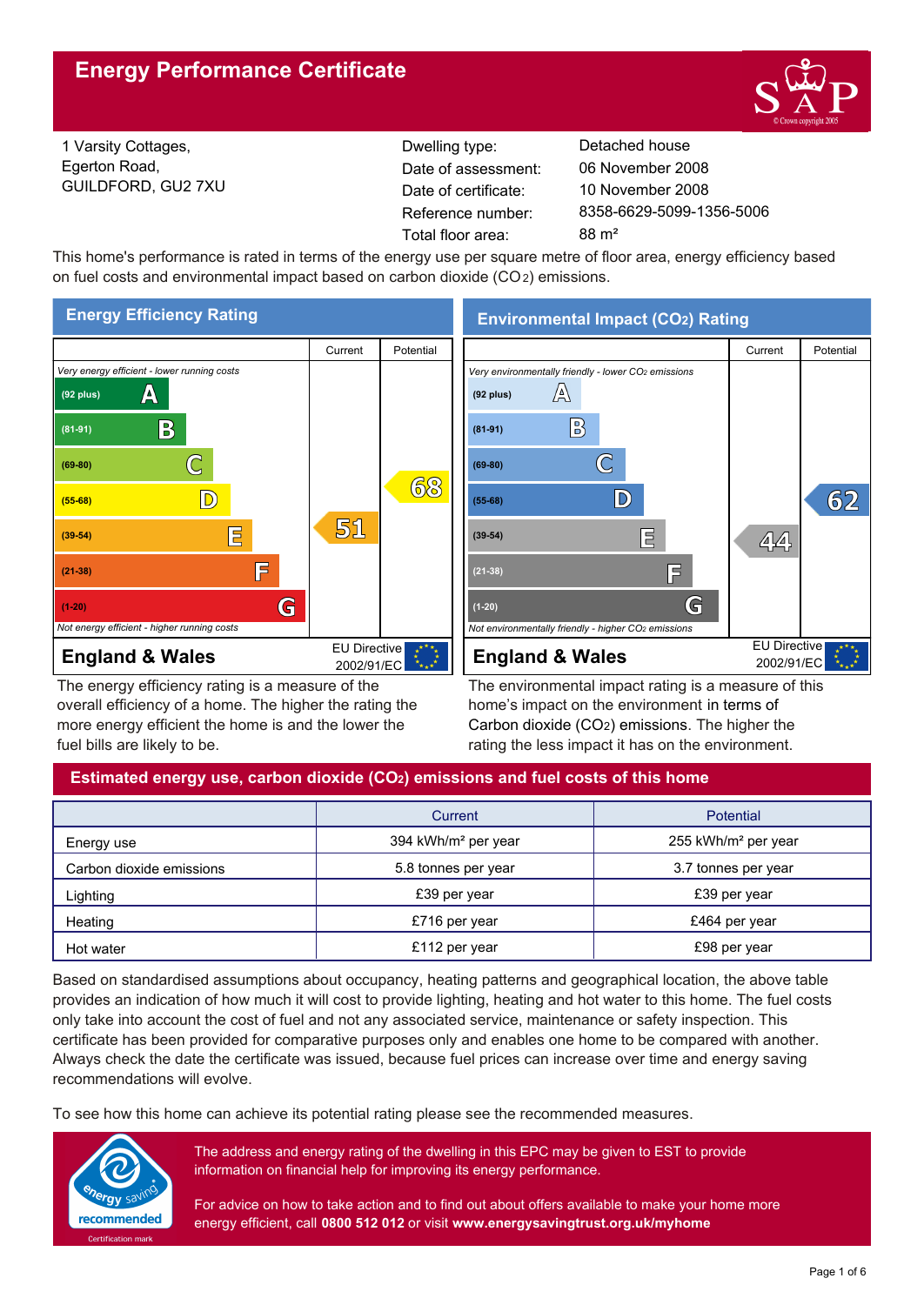### **About this document**

The Energy Performance Certificate for this dwelling was produced following an energy assessment undertaken by a qualified assessor, accredited by Elmhurst Energy Systems, to a scheme authorised by the Government. This certificate was produced using the RdSAP 2005 assessment methodology and has been produced under the Energy Performance of Buildings (Certificates and Inspections) (England and Wales) Regulations 2007 as amended. A copy of the certificate has been lodged on a national register.

| Assessor's accreditation number: | EES/002004                                     |
|----------------------------------|------------------------------------------------|
| Assessor's name:                 | Gary John Ryan                                 |
| Company name/trading name:       | <b>Energy Assess UK Limited</b>                |
| Address:                         | 5 Bryanstone Close, Guildford, Surrey, GU2 9UJ |
| Phone number:                    | 07894 801 963                                  |
| Fax number:                      | 01483 829557                                   |
| E-mail address:                  | gary@energyassessuk.com                        |
| Related party disclosure:        |                                                |

### **If you have a complaint or wish to confirm that the certificate is genuine**

Details of the assessor and the relevant accreditation scheme are as above. You can get contact details of the accreditation scheme from their website at www.elmhurstenergy.co.uk together with details of their procedures for confirming authenticity of a certificate and for making a complaint.

### **About the building's performance ratings**

The ratings on the certificate provide a measure of the building's overall energy efficiency and its environmental impact, calculated in accordance with a national methodology that takes into account factors such as insulation, heating and hot water systems, ventilation and fuels used. The average Energy Efficiency Rating for a dwelling in England and Wales is band E (rating 46).

Not all buildings are used in the same way, so energy ratings use 'standard occupancy' assumptions which may be different from the specific way you use your home. Different methods of calculation are used for homes and for other buildings. Details can be found at www.communities.gov.uk/epbd.

Buildings that are more energy efficient use less energy, save money and help protect the environment. A building with a rating of 100 would cost almost nothing to heat and light and would cause almost no carbon emissions. The potential ratings on the certificate describe how close this building could get to 100 if all the cost effective recommended improvements were implemented.

### **About the impact of buildings on the environment**

One of the biggest contributors to global warming is carbon dioxide. The way we use energy in buildings causes emissions of carbon. The energy we use for heating, lighting and power in homes produces over a quarter of the UK's carbon dioxide emissions and other buildings produce a further one-sixth.

The average household causes about 6 tonnes of carbon dioxide every year. Adopting the recommendations in this report can reduce emissions and protect the environment. You could reduce emissions even more by switching to renewable energy sources. In addition there are many simple everyday measures that will save money, improve comfort and reduce the impact on the environment. Some examples are given at the end of this report.

#### **Visit the Government's website at www.communities.gov.uk/epbd to:**

- Find how to confirm the authenticity of an energy performance certificate
- Find how to make a complaint about a certificate or the assessor who produced it •
- Learn more about the national register where this certificate has been lodged •
- Learn more about energy efficiency and reducing energy consumption •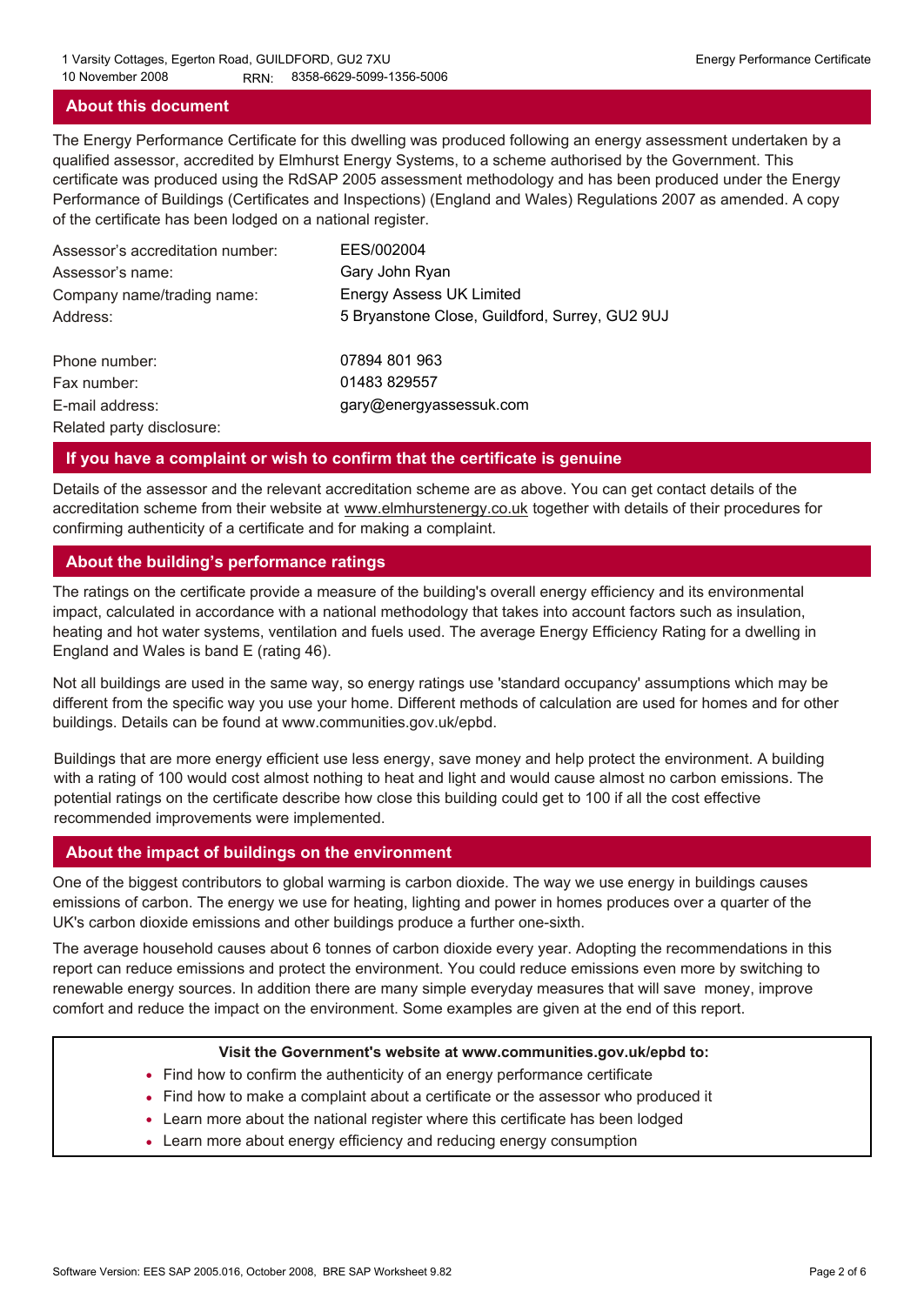# Recommended measures to improve this home's energy performance

1 Varsity Cottages, Egerton Road, GUILDFORD, GU2 7XU Date of certificate:

Reference number: 8358-6629-5099-1356-5006 10 November 2008

### **Summary of this home's energy performance related features**

The following is an assessment of the key individual elements that have an impact on this home's performance rating. Each element is assessed against the following scale: Very poor / Poor / Average / Good / Very good.

| Elements                         | Description                                    | Current performance      |               |
|----------------------------------|------------------------------------------------|--------------------------|---------------|
|                                  |                                                | <b>Energy Efficiency</b> | Environmental |
| Walls                            | Cavity wall, as built, no insulation (assumed) | Poor                     | Poor          |
| Roof                             | Flat, limited insulation (assumed)             | Very poor                | Very poor     |
| Floor                            | Solid, no insulation (assumed)                 |                          |               |
| Windows                          | Fully double glazed                            | Average                  | Average       |
| Main heating                     | Boiler and radiators, mains gas                | Good                     | Good          |
| Main heating controls            | Programmer and room thermostat                 | Poor                     | Poor          |
| Secondary heating                | None                                           |                          |               |
| Hot water                        | From main system                               | Good                     | Good          |
| Lighting                         | Low energy lighting in all fixed outlets       | Very good                | Very good     |
| Current energy efficiency rating |                                                | E 51                     |               |
|                                  | Current environmental impact (CO2) rating      |                          | E 44          |

**Low and zero carbon energy sources**

None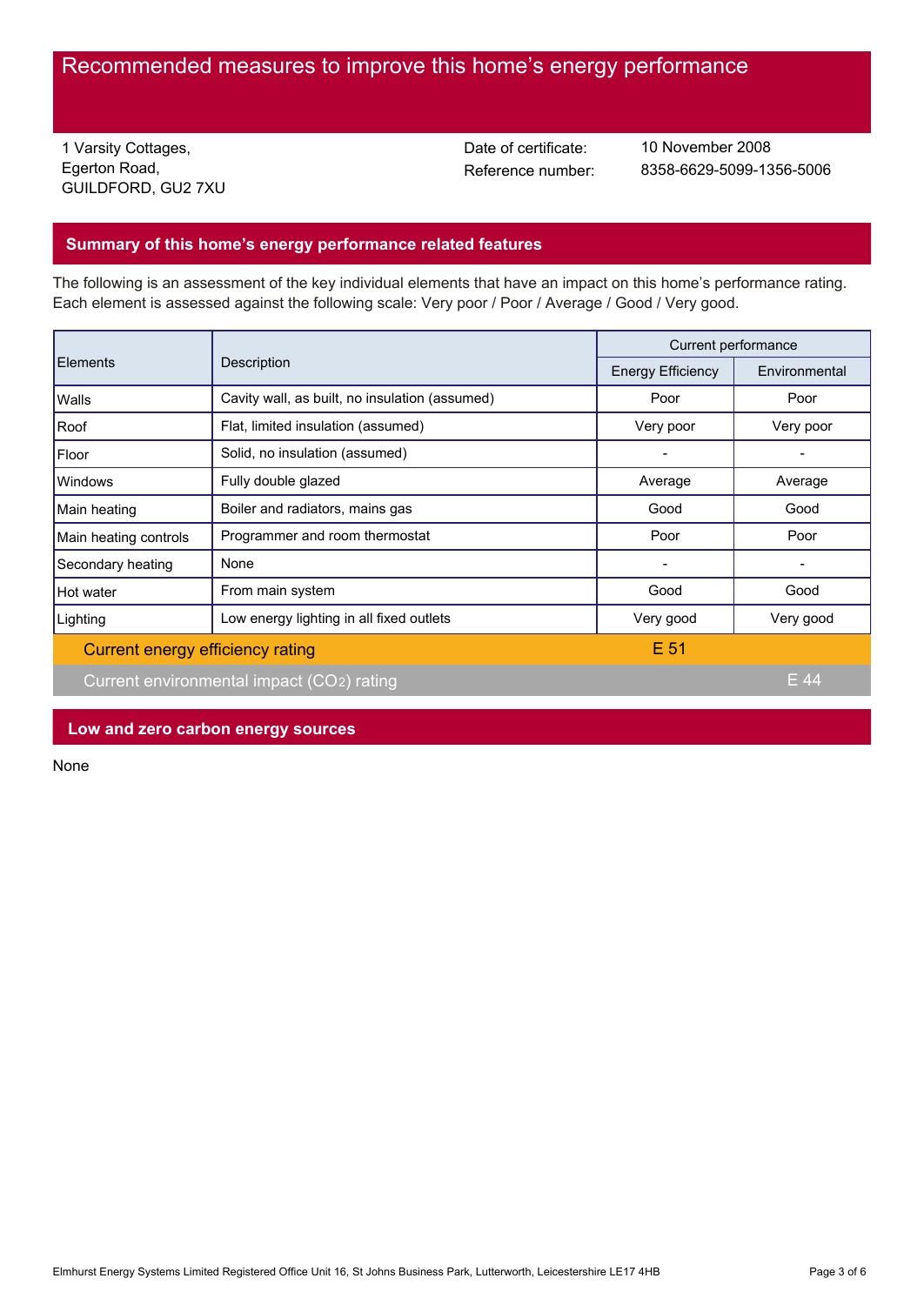### **Recommendations**

The measures below are cost effective. The performance ratings after improvement listed below are cumulative, that is they assume the improvements have been installed in the order that they appear in the table.

|                                                   | <b>Typical savings</b> | Performance ratings after improvement |                      |  |  |
|---------------------------------------------------|------------------------|---------------------------------------|----------------------|--|--|
| Lower cost measures (up to £500)                  | per year               | Energy efficiency                     | Environmental impact |  |  |
| Cavity wall insulation<br>1                       | £180                   | D 62                                  | D 55                 |  |  |
| 2 Upgrade heating controls                        | £20                    | D 64                                  | D 57                 |  |  |
| Sub-total                                         | £200                   |                                       |                      |  |  |
| Higher cost measures (over £500)                  |                        |                                       |                      |  |  |
| Replace boiler with Band A condensing boiler<br>3 | £67                    | D 68                                  | D 62                 |  |  |
| <b>Total</b>                                      | £267                   |                                       |                      |  |  |
| Potential energy efficiency rating                |                        | D <sub>68</sub>                       |                      |  |  |
| Potential environmental impact (CO2) rating       |                        |                                       | D <sub>62</sub>      |  |  |

### **Further measures to achieve even higher standards**

The further measures listed below should be considered in addition to those already specified if aiming for the highest possible standards for this home. However you should check the conditions in any covenants, planning conditions, warranties or sale contracts.

| 4 Solar water heating                      | £20  | C <sub>69</sub> | D 64 |
|--------------------------------------------|------|-----------------|------|
| 5 Solar photovoltaic panels, 2.5 kWp       | £150 | C 79            | C 74 |
| Enhanced energy efficiency rating          |      | C <sub>79</sub> |      |
| Enhanced environmental impact (CO2) rating |      |                 | C.74 |

Improvements to the energy efficiency and environmental impact ratings will usually be in step with each other. However, they can sometimes diverge because reduced energy costs are not always accompanied by a reduction in carbon dioxide (CO2) emissions.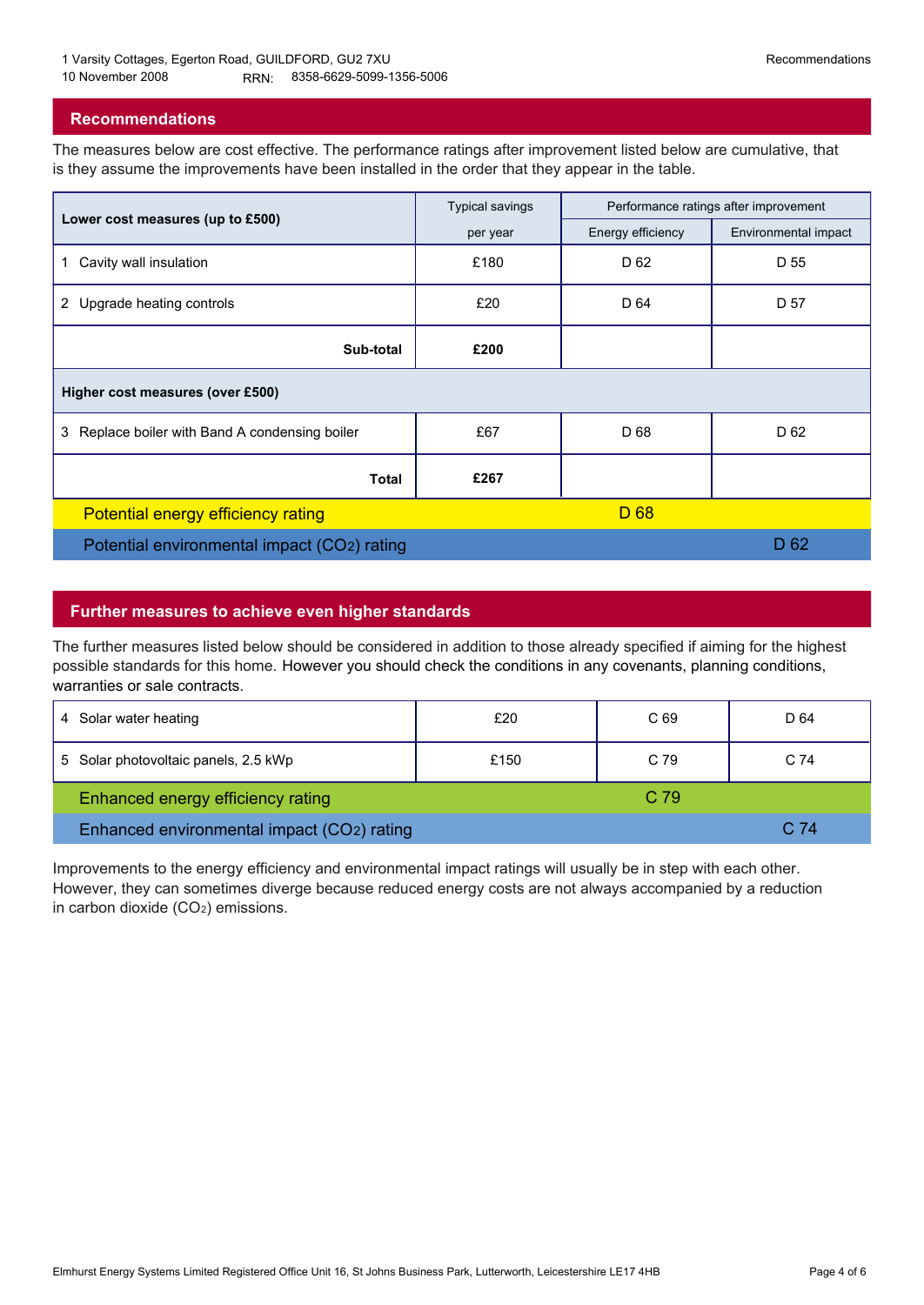### **About the cost effective measures to improve this home's energy ratings**

If you are a tenant, before undertaking any work you should check the terms of your lease and obtain approval from your landlord if the lease either requires it, or makes no express provision for such work.

#### **Lower cost measures (typically up to £500 each)**

These measures are relatively inexpensive to install and are worth tackling first. Some of them may be installed as DIY projects. DIY is not always straightforward, and sometimes there are health and safety risks, so take advice before carrying out DIY improvements.

### **1 Cavity wall insulation**

Cavity wall insulation, to fill the gap between the inner and outer layers of external walls with an insulating material, reduces heat loss; this will improve levels of comfort, reduce energy use and lower fuel bills. The insulation material is pumped into the gap through small holes that are drilled into the outer walls, and the holes are made good afterwards. As specialist machinery is used to fill the cavity, a professional installation company should carry out this work, and they should carry out a thorough survey before commencing work to ensure that this type of insulation is suitable for this home. They should also provide a guarantee for the work and handle any building control issues. Further information about cavity wall insulation and details of local installers can be obtained from the National Insulation Association (www.nationalinsulationassociation.org.uk).

### **2 Heating controls (thermostatic radiator valves)**

Thermostatic radiator valves allow the temperature of each room to be controlled to suit individual needs, adding to comfort and reducing heating bills provided internal doors are kept closed. For example, they can be set to be warmer in the living room and bathroom than in the bedrooms. Ask a competent heating engineer to install thermostatic radiator valves. Thermostatic radiator valves should be fitted to every radiator except the radiator in the same room as the room thermostat. Remember the room thermostat is needed as well as the thermostatic radiator valves, to enable the boiler to switch off when no heat is required.

### **Higher cost measures (typically over £500 each)**

### **3 Band A condensing boiler**

A condensing boiler is capable of much higher efficiencies than other types of boiler, meaning it will burn less fuel to heat this property. This improvement is most appropriate when the existing central heating boiler needs repair or replacement, but there may be exceptional circumstances making this impractical. Condensing boilers need a drain for the condensate which limits their location; remember this when considering remodelling the room containing the existing boiler even if the latter is to be retained for the time being (for example a kitchen makeover). Building Regulations apply to this work, so your local authority building control department should be informed, unless the installer is registered with a competent persons schemeą, and can therefore self-certify the work for Building Regulation compliance. Ask a qualified heating engineer to explain the options.

### **About the further measures to achieve even higher standards**

Further measures that could deliver even higher standards for this home. You should check the conditions in any covenants, planning conditions, warranties or sale contracts before undertaking any of these measures. If you are a tenant, before undertaking any work you should check the terms of your lease and obtain approval from your landlord if the lease either requires it, or makes no express provision for such work.

#### **4 Solar water heating**

A solar water heating panel, usually fixed to the roof, uses the sun to pre-heat the hot water supply. This will significantly reduce the demand on the heating system to provide hot water and hence save fuel and money. The Solar Trade Association has up-to-date information on local installers and any grant that may be available.

### **5 Solar photovoltaic (PV) panels**

A solar PV system is one which converts light directly into electricity via panels placed on the roof with no waste and no emissions. This electricity is used throughout the home in the same way as the electricity purchased from an energy supplier. The British Photovoltaic Association has up-to-date information on local installers who are qualified electricians and on any grant that may be available. Planning restrictions may apply in certain neighbourhoods and you should check this with the local authority. Building Regulations apply to this work, so your local authority building control department should be informed, unless the installer is appropriately qualified and registered as such with a competent persons schemeą, and can therefore self-certify the work for Building Regulation compliance.